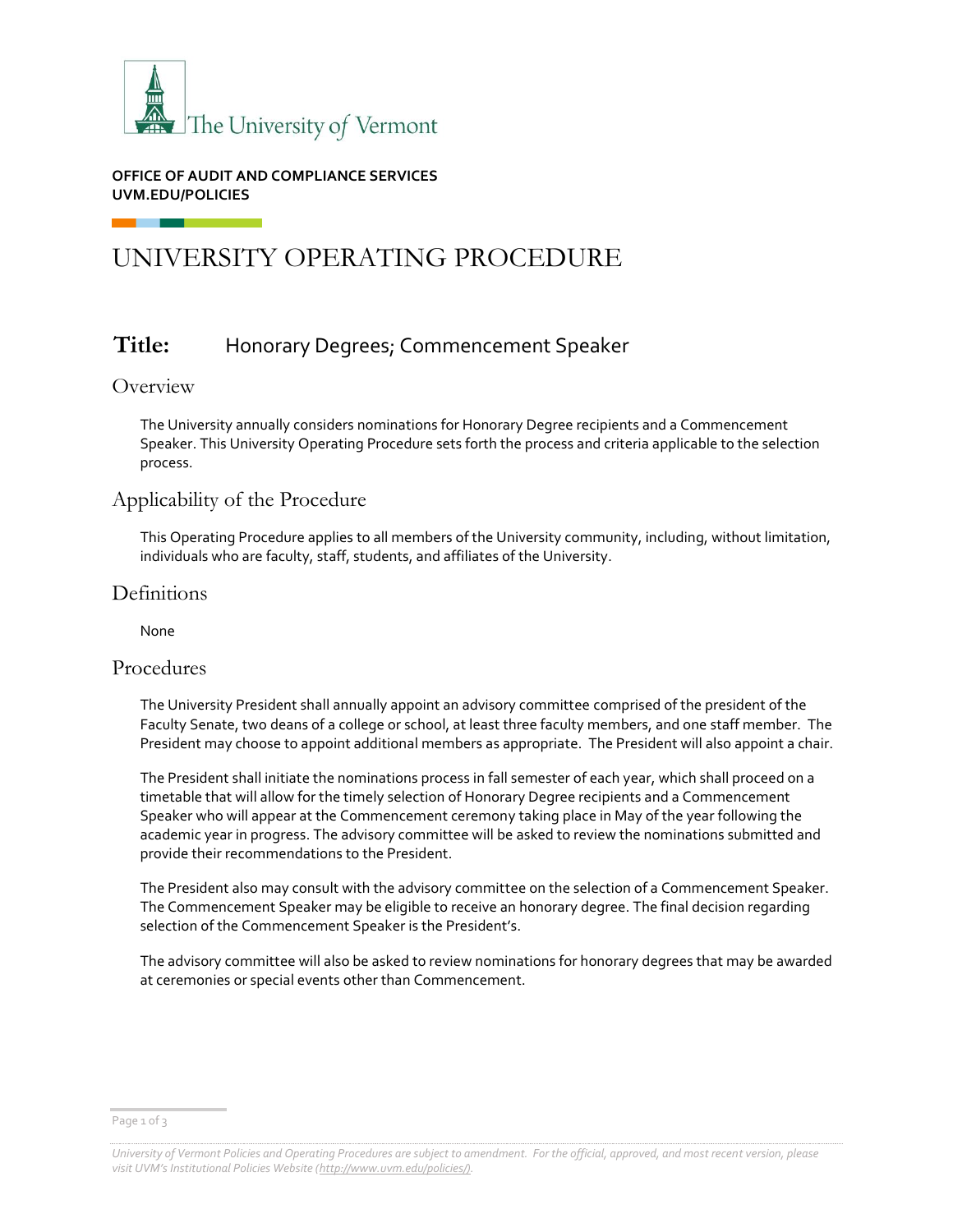#### **Criteria**

To be eligible for consideration for the award of an Honorary Degree, a nominee must be recognized as accomplished in at least one of three areas:

- Outstanding achievement or service for the benefit of the University of Vermont.
- Outstanding achievement or service for the benefit of the State of Vermont.
- Outstanding achievement or service in the nation or the world.

Of particular importance is to identify Honorary Degree candidates and a Commencement Speaker who have achieved distinction in endeavors aligned with institutional goals and strategic priorities.

Additional considerations include:

- Sustained and dedicated commitment to public life and service
- Significant contributions to the advancement of knowledge
- Significant contribution to the University's ability to achieve its mission

Honorary degrees may not be given to current faculty, staff, members of the Board of Trustees, or current holders of political office. Exceptions may be made at the discretion of the President.

#### **Revocation of Degrees**

The authority to revoke a previously awarded honorary degree shall be on the recommendation of the President, made to and approved by, the Board of Trustees. The recommendation shall be based on evidence and guided by the principle of fairness and shall only be made after the President has ascertained the relevant facts related to the case under consideration. An honorary degree may be revoked if, in the judgment of the President and the Board of Trustees, the recipient of the degree has engaged in conduct that: 1) is inconsistent with the mission of the University of Vermont; 2) undermines the accomplishments that were cited as the basis for awarding the honorary degree;  $3$ ) is injurious to the reputation of the University; or  $\Delta$ ) is subject to official sanction, such as a fine or a reprimand, by an adjudicating body, professional association or other organization.

## **Contacts**

| Questions concerning the daily operational interpretation of this UOP should be directed to the following: |                       |  |  |
|------------------------------------------------------------------------------------------------------------|-----------------------|--|--|
| Title(s)/Department(s):<br><b>Contact Information:</b>                                                     |                       |  |  |
| University Vice President for Operations and                                                               | 348 Waterman Building |  |  |
| Public Safety                                                                                              | (802) 656-8937        |  |  |

## Forms/Flowcharts/Diagrams

[Commencement Speaker and Honorary Degree Nominations Form](https://www.uvm.edu/president/honorary-degree-and-commencement-speaker-nominations)

## Related Documents/Policies

None

## Training/Education

Training will be provided on an as-needed basis as determined by the Approval Authority or the Responsible Official.

Page 2 of 3

*University of Vermont Policies and Operating Procedures are subject to amendment. For the official, approved, and most recent version, please visit UVM's Institutional Policies Website ([http://www.uvm.edu/policies/\).](http://www.uvm.edu/policies/)*